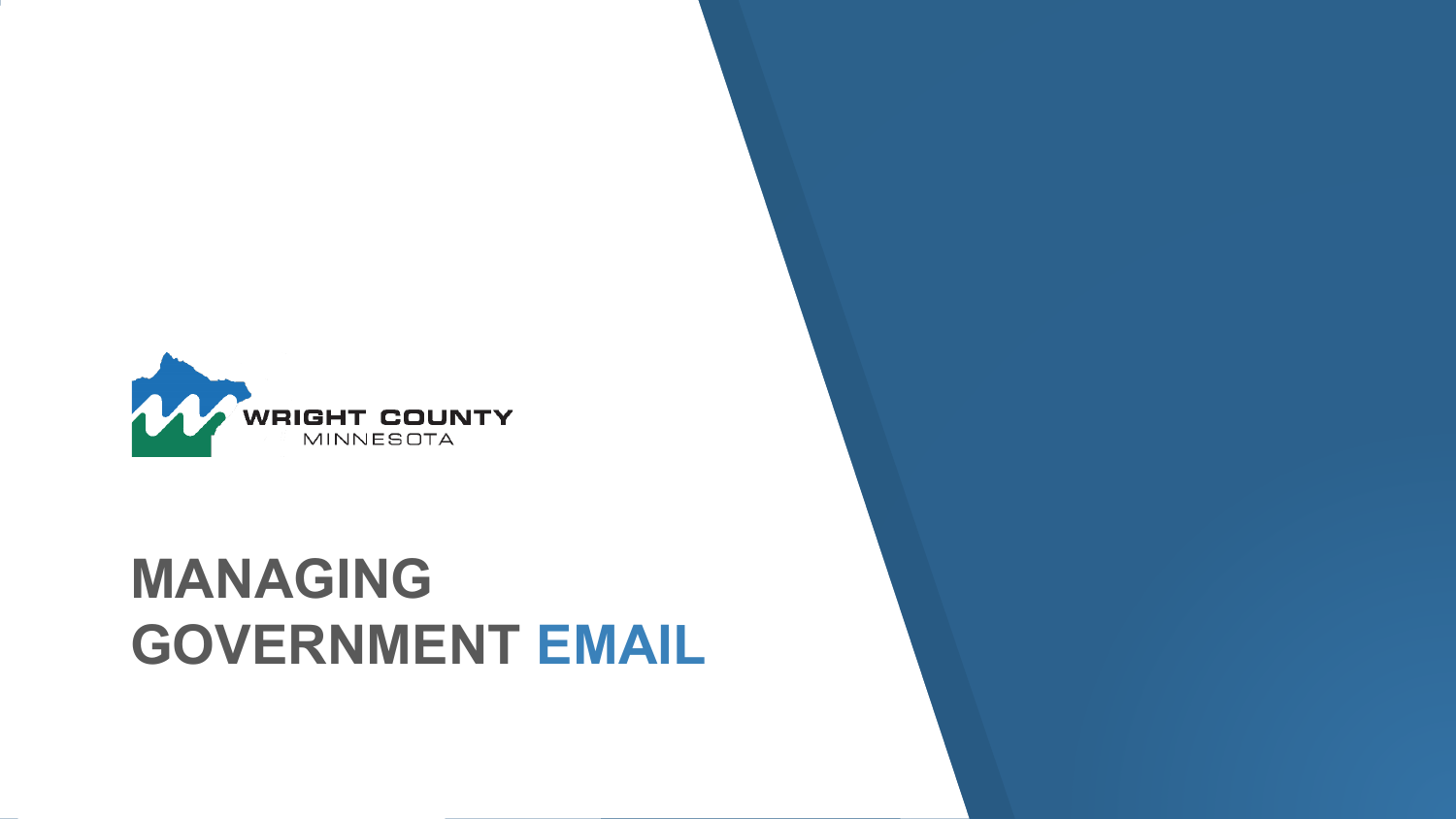



## I'm Scott Larson, MPA

Records Management Analyst for Wright County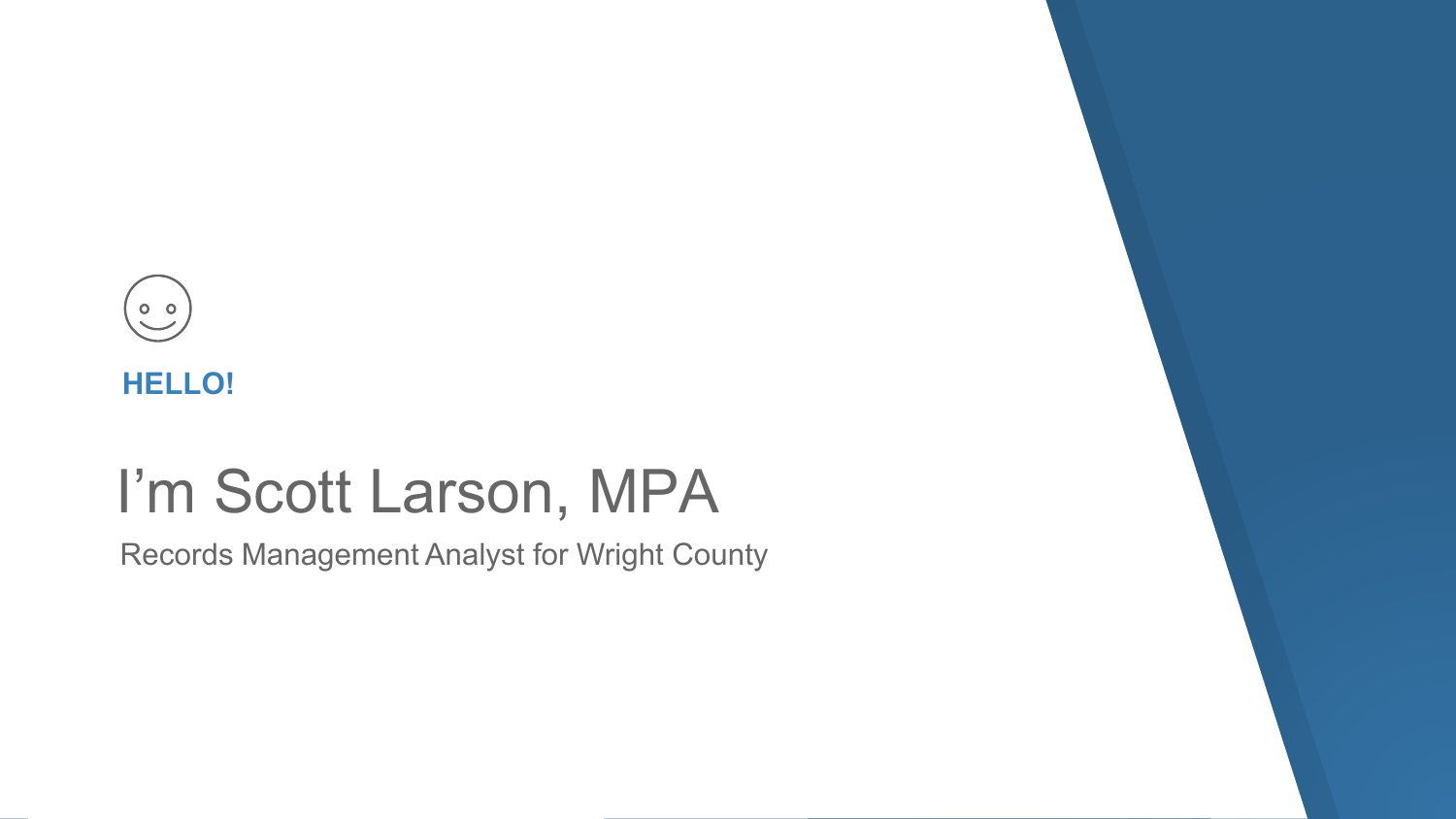# **1. THE STRUGGLE IS REAL**

What once made email great has now become what makes it challenging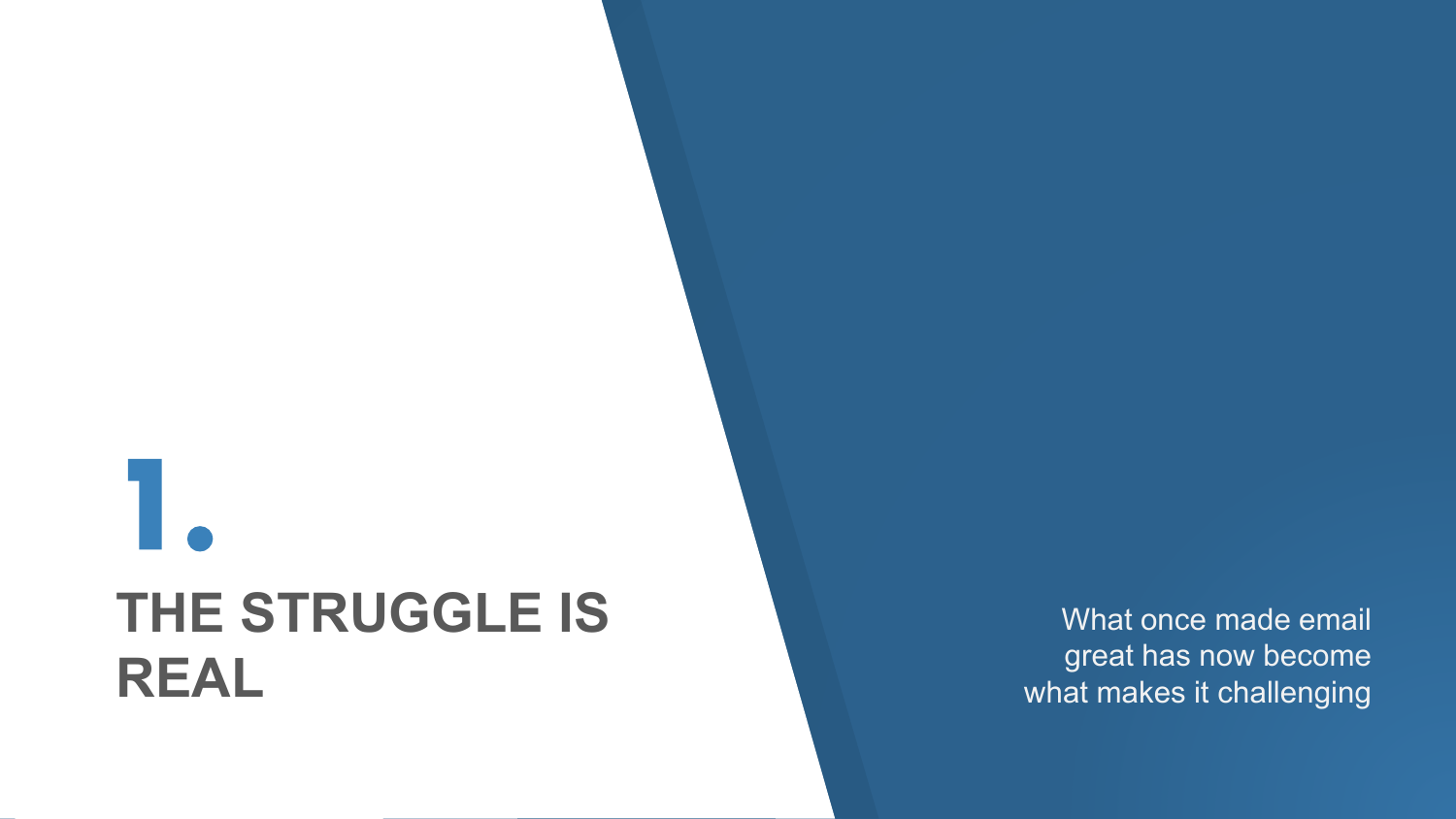

## **SYMPTOMS AND CAUSES OF EMAIL FRUSTRATION FOR END USERS**

#### **Symptom:**

We're bombarded with email all day long!

### **Cause:**

Too much reliance on email as the primary means of communication. Using discussion boards, organizational blogs, and instant messaging can replace email for many internal communications that aren't records.

## **Symptom:**

We don't have time to manage the deluge of daily emails along with doing our jobs.

#### **Cause:**

Along with over-relying on email as the primary means of communication, subscribing to unnecessary vendor email lists and professional message boards. Changing the frequency of update emails from message boards and unsubscribing from vendor email lists can considerably reduce email volume.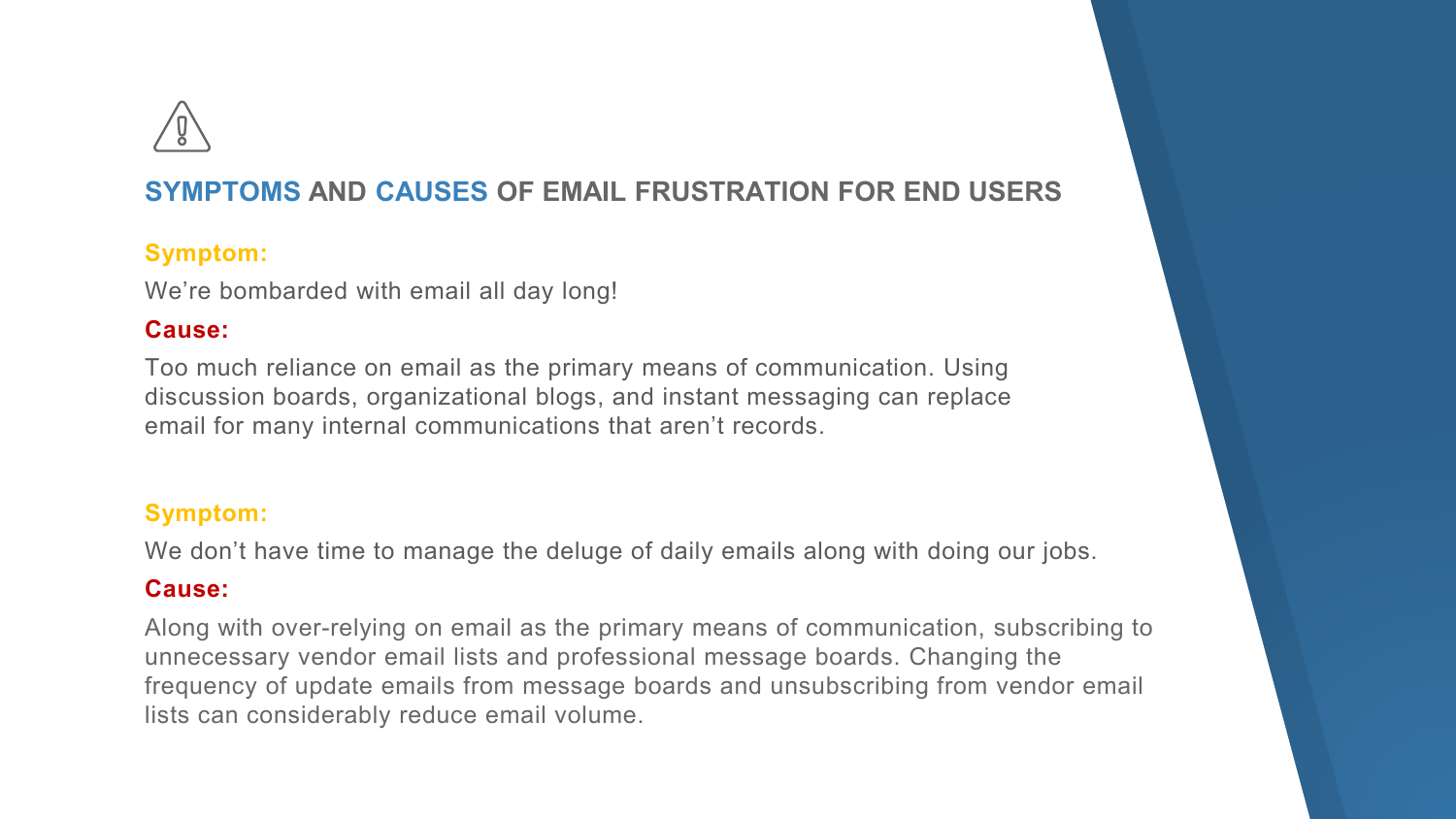

## **SYMPTOMS AND CAUSES OF EMAIL FRUSTRATION FOR END USERS**

#### **Symptom:**

But I might need that! There was this one time where….

#### **Cause:**

Paranoia and ineffective communication. Email is often kept as an insurance policy for problems that never occur or as informal meeting minutes. Eventually, these emails build up in anticipation of problems and never get cleaned up. If minutes are required for meetings, they should be managed as a record in an appropriate repository.

### **Symptom:**

This is all too confusing to me- I'll never remember what to do.

### **Cause:**

Complicated manual email retention policies. The best email retention policies are simple, intuitive, and automated wherever possible.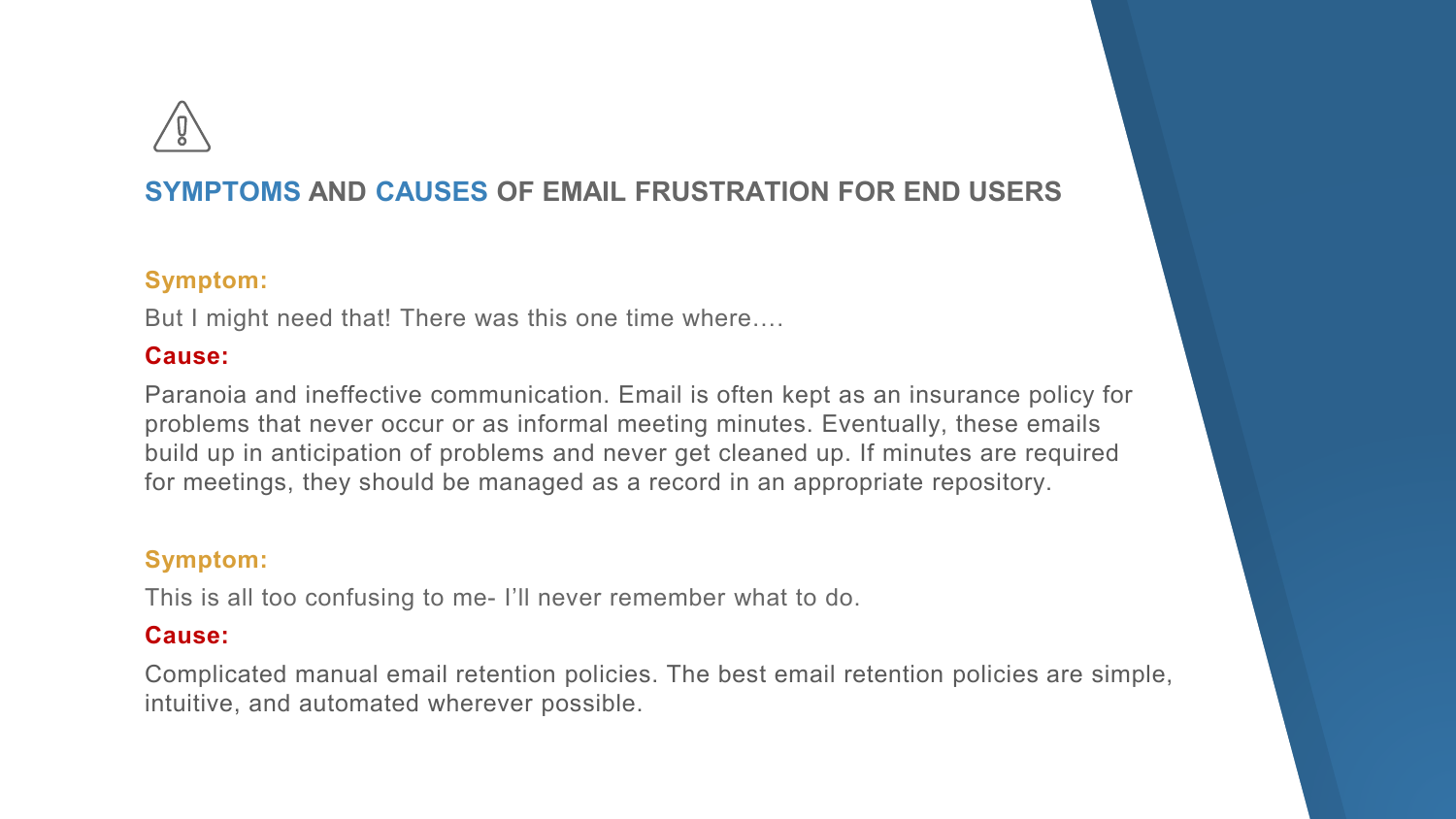

#### **EMAIL PRESENTS UNIQUE CHALLENGES FOR RECORDS MANAGERS**

#### **They're Countless**

Emails are easy to create and send, so much so that they've all but replaced interoffice mail, letters, and phone calls.

#### **They're Fragmented**

Group email threads frequently branch off when "Reply" is used instead of "Reply All." This creates versioning issues.

#### **They're Hidden**

Emails rarely leave Outlook, meaning that they're only available to the recipient and not easily discoverable or manageable.

#### **They're Mixed**

Not every email is created equal. Only about 10% of emails actually contain records.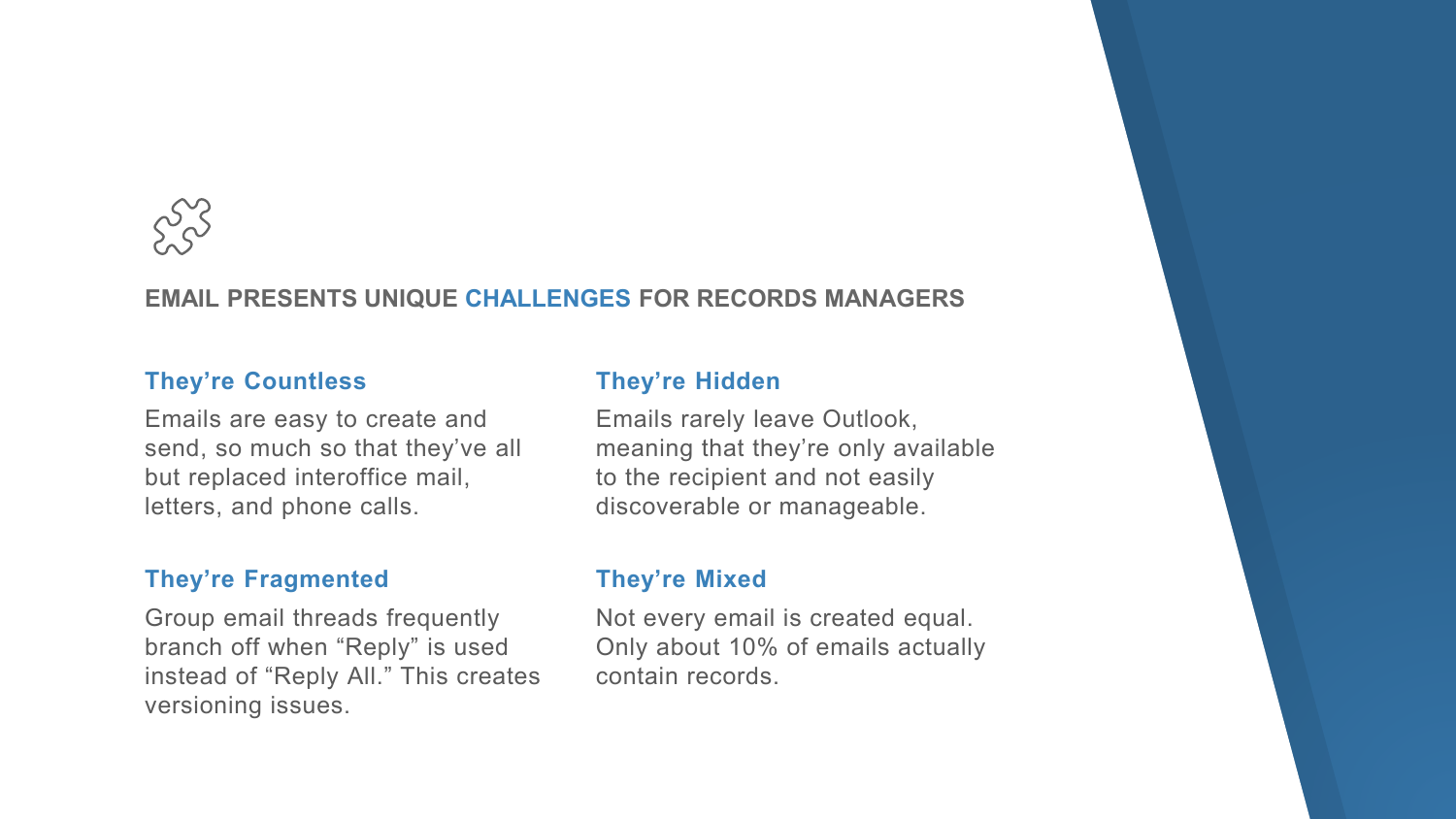

## **KEY CONCEPT**

Email is **not** a type of record. It's a format for data, the same as a sheet of paper or a DVD. It's important not to get hung up on the **format** of data when discussing records.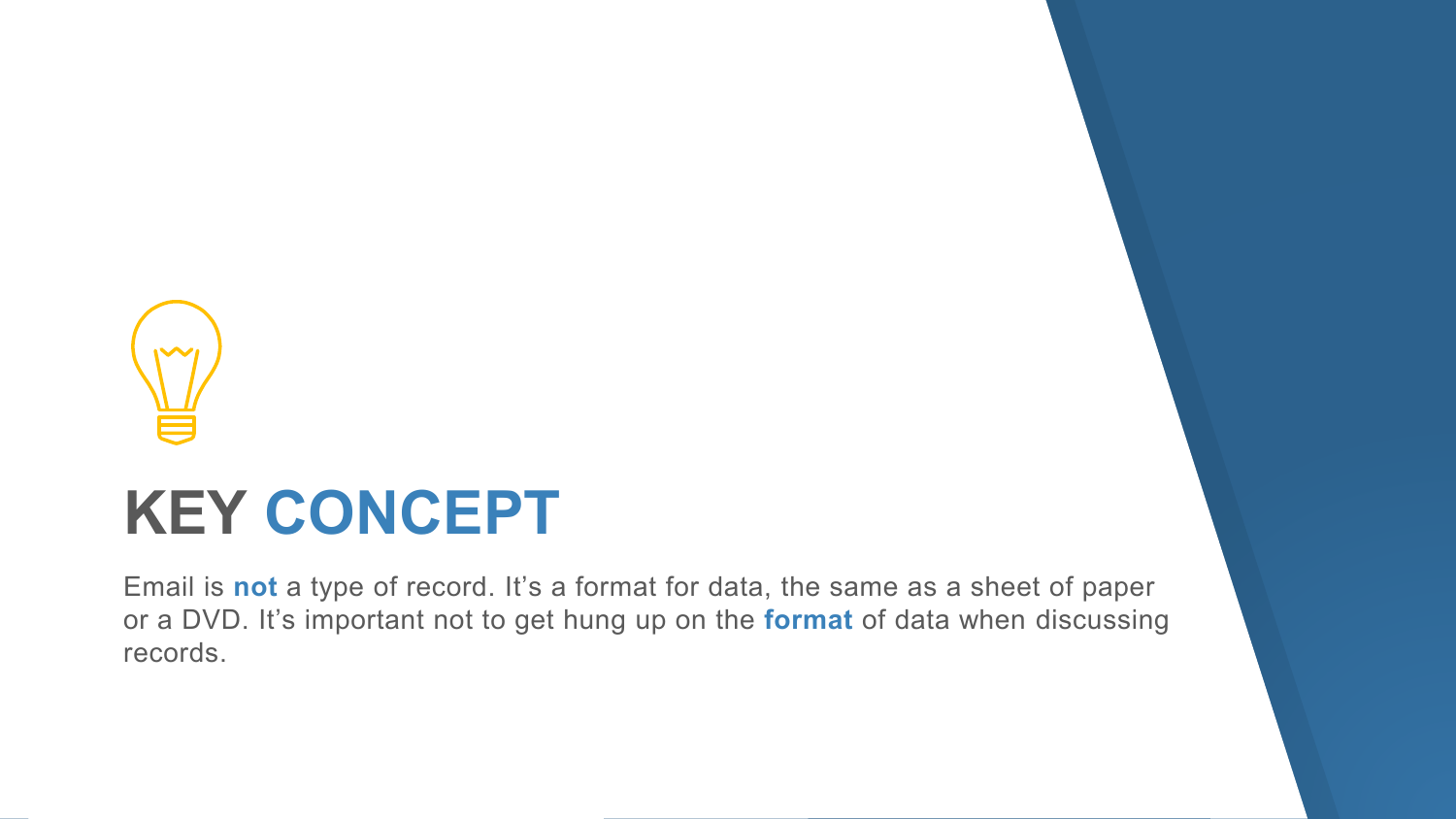

## **HOW TO DETERMINE IF AN EMAIL CONTAINS A RECORD**

#### **Record Emails**

Contain data **created** or **received** in an official capacity by the county in connection with the transaction of public business.

Must be managed according to their respective retention schedule.

#### **Non-Record Emails**

Reference material, convenience **copies** of records, **unsolicited** vendor advertisements, **personal** files and periodicals **not** directly documenting county business.

Can be deleted when no longer needed.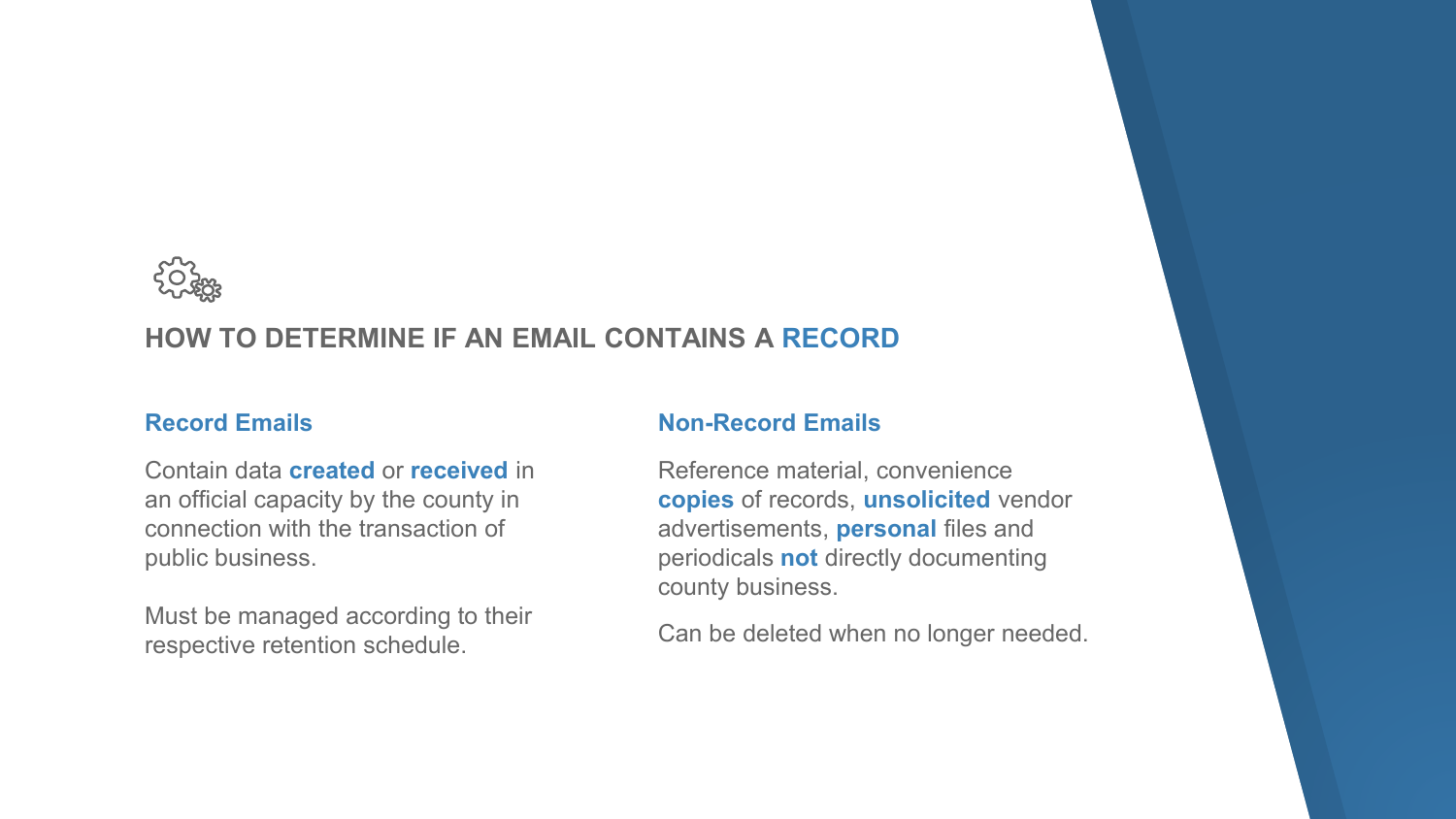## **ACLU of Montana sues Cascade County Sheriff's Office over data request**

® Posted: Apr 12, 2017 4:51 PM CDT Updated: Apr 12, 2017 5:01 PM CDT

By: David Sherman - MTN News CONNECT



**Clark County Park District sued for failing to** provide public records...again -

June 22, 2016 · 2 Comments

## **THE DANGERS OF POOR RECORDS MANAGEMENT**

| <b>STATE</b><br>Martin County slapped with big<br>public records fine | <b>FEBRUARY 24, 2017 8:10 PM</b> |                                                                       | ers Pierce County to pay \$118,000 in |
|-----------------------------------------------------------------------|----------------------------------|-----------------------------------------------------------------------|---------------------------------------|
|                                                                       | Lindquist text message case      |                                                                       |                                       |
| Judge hits Mesa with budget-breaking penalty for                      |                                  |                                                                       |                                       |
| <b>Public Records Act violations</b><br>Wendy Culverwell              |                                  | Everett To Pay Citizen \$35,000 For Public<br>Records Request Failure |                                       |
| May 11, 2016 (1)<br>Tri-City Herald                                   |                                  | August 7, 2016                                                        | Everett, Everett Government           |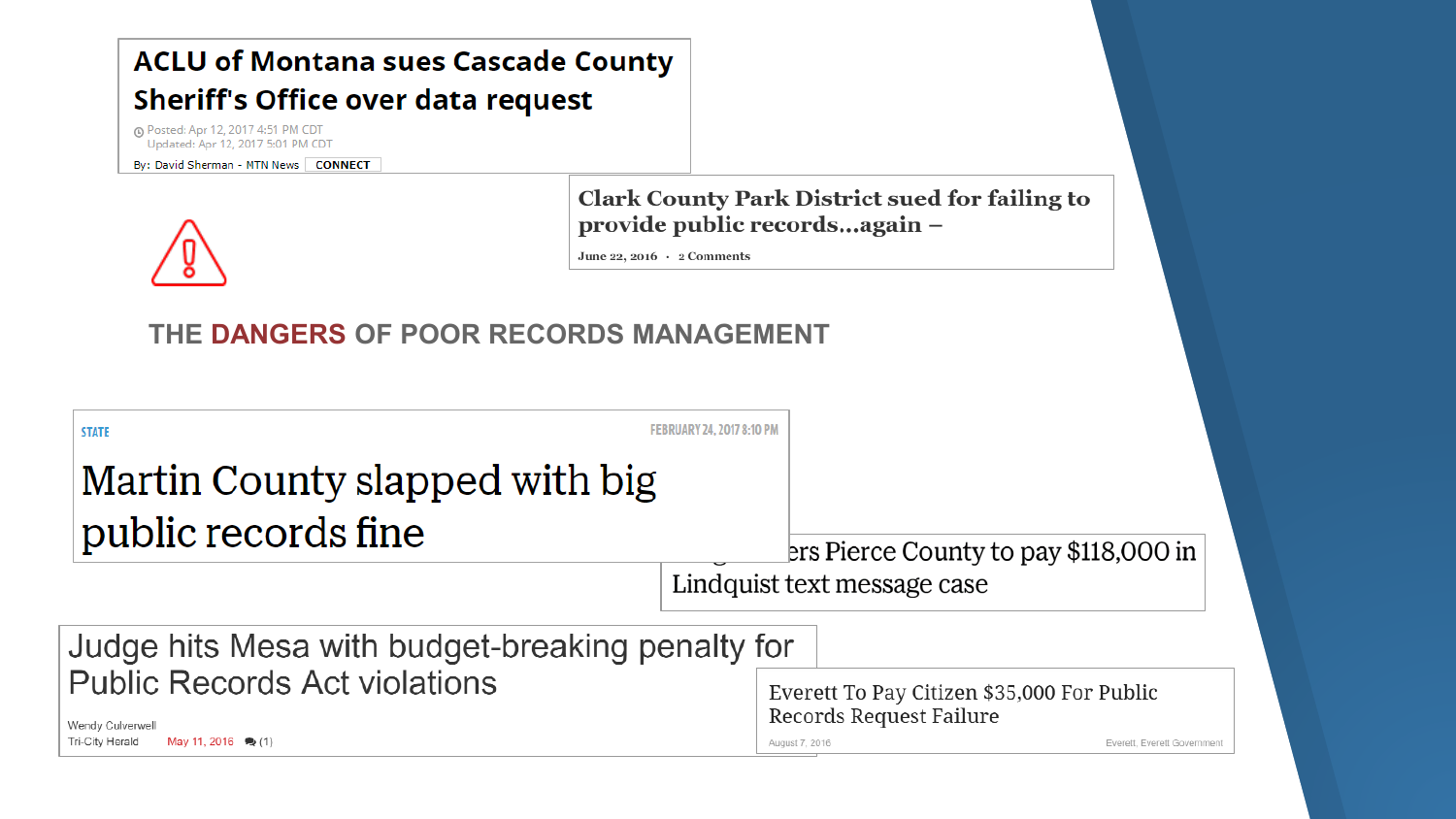

## **THE STANDARDS FOR RECORDS MANAGEMENT**

## **MN Government Data Practices Act**

- ▸ Chapter 13 of the Minnesota Statutes regulates government data
- ▸ Assumes all data are public unless classified otherwise
- ▸ Establishes criminal penalties for misuse

#### **MN Administrative Rules**

- ▸ Chapter 1205- Data Practices, aids government entities in implementing the MGDPA
- ▸ Establishes role of Responsible Authority

#### **Federal Laws**

Codes of Federal Regulations are written to establish laws regarding privacy of individual's information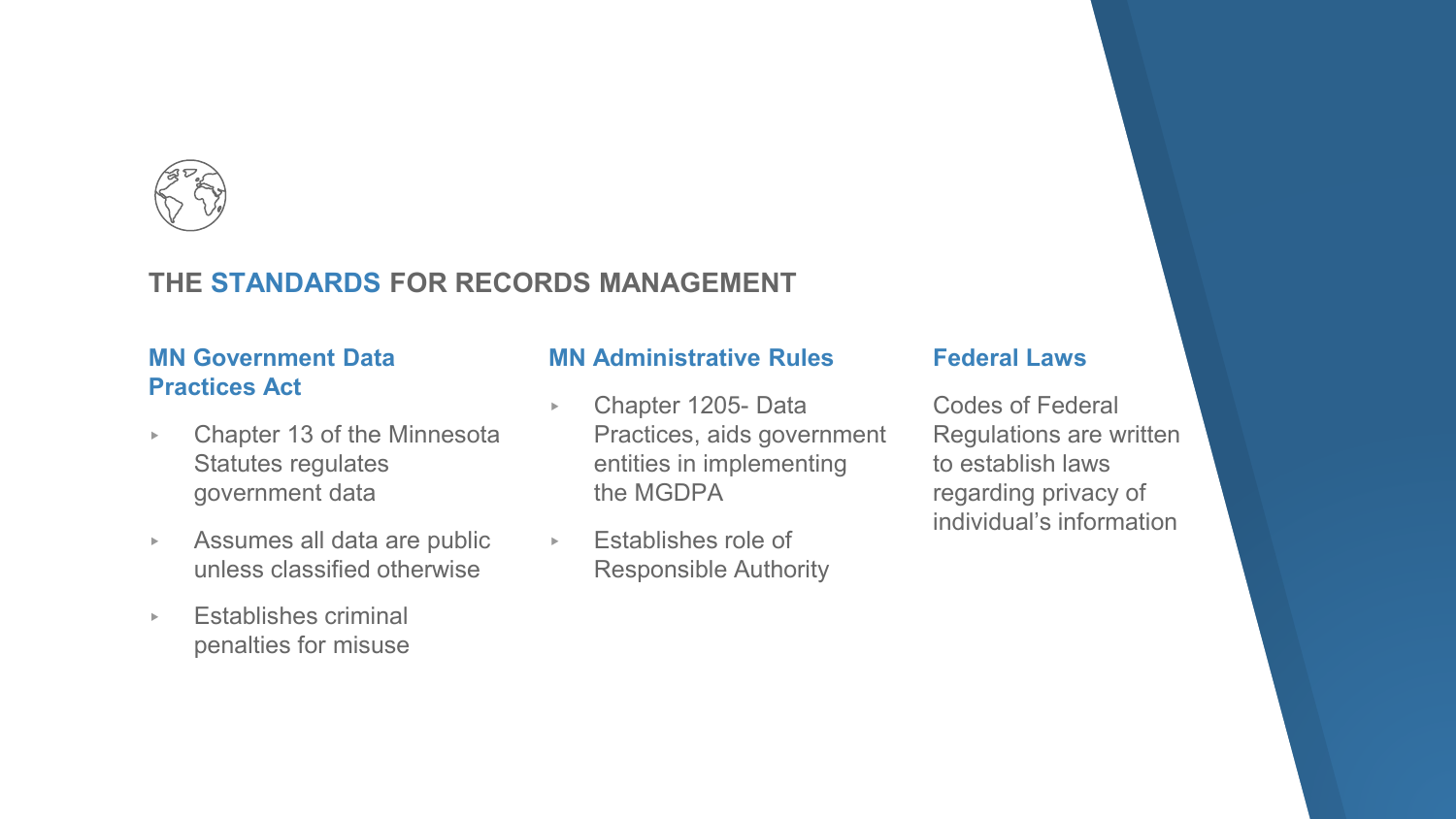

## **THREE IMPORTANT BENEFITS OF AN EMAIL MANAGEMENT PROGRAM**

#### **Liability**

By implementing email retention, emails are disposed of on-time automatically unless they are moved to an approved repository.

#### **Cost**

When emails are properly managed and disposed of, less server space is required and repositories can be consolidated.

#### **Productivity**

End users have access to all record emails, reducing the time spent searching for them during daily work and data requests.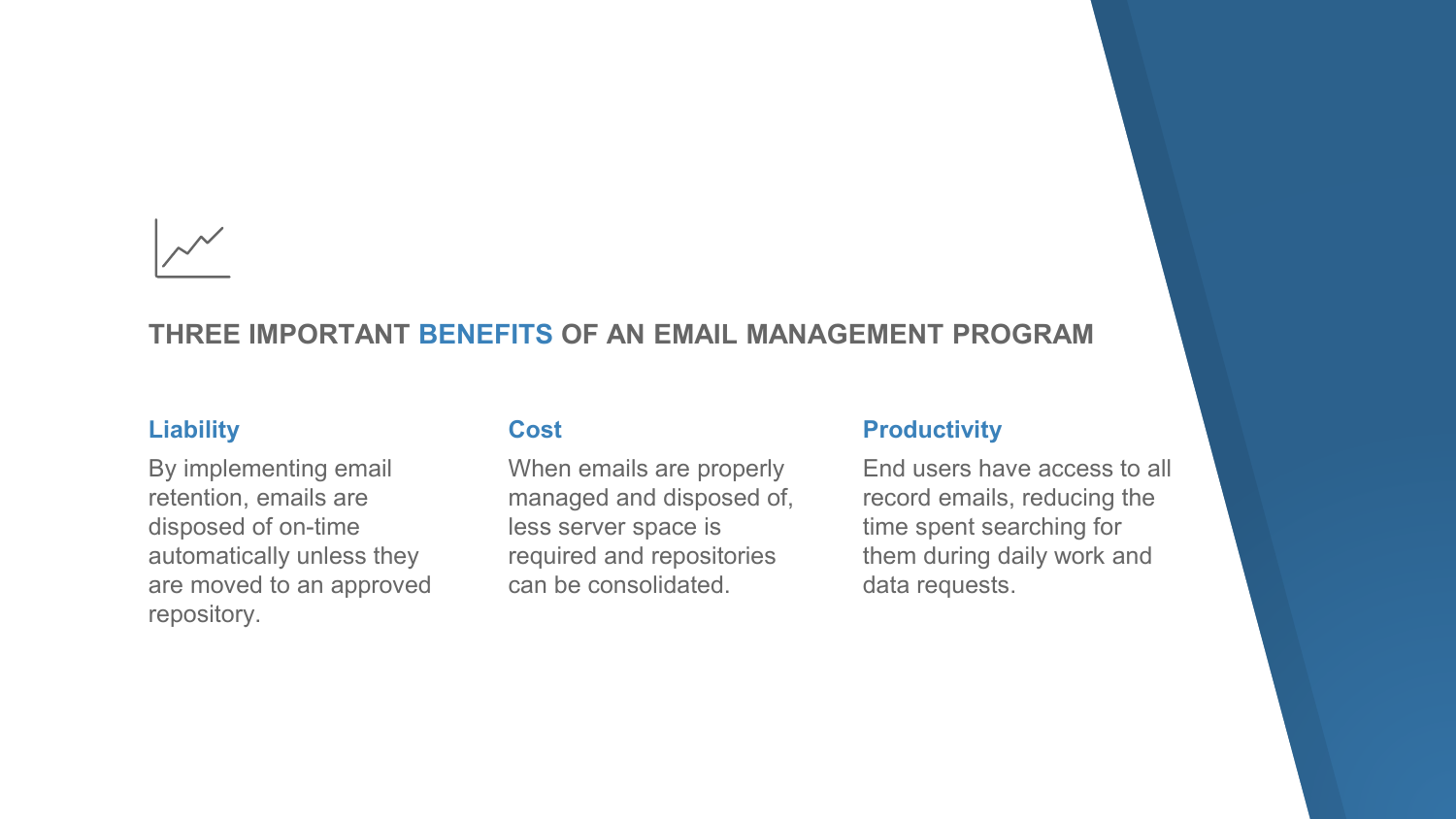# **2. A SOLUTION FOR MANAGING EMAIL**

Although there is no perfect solution, doing nothing isn't an option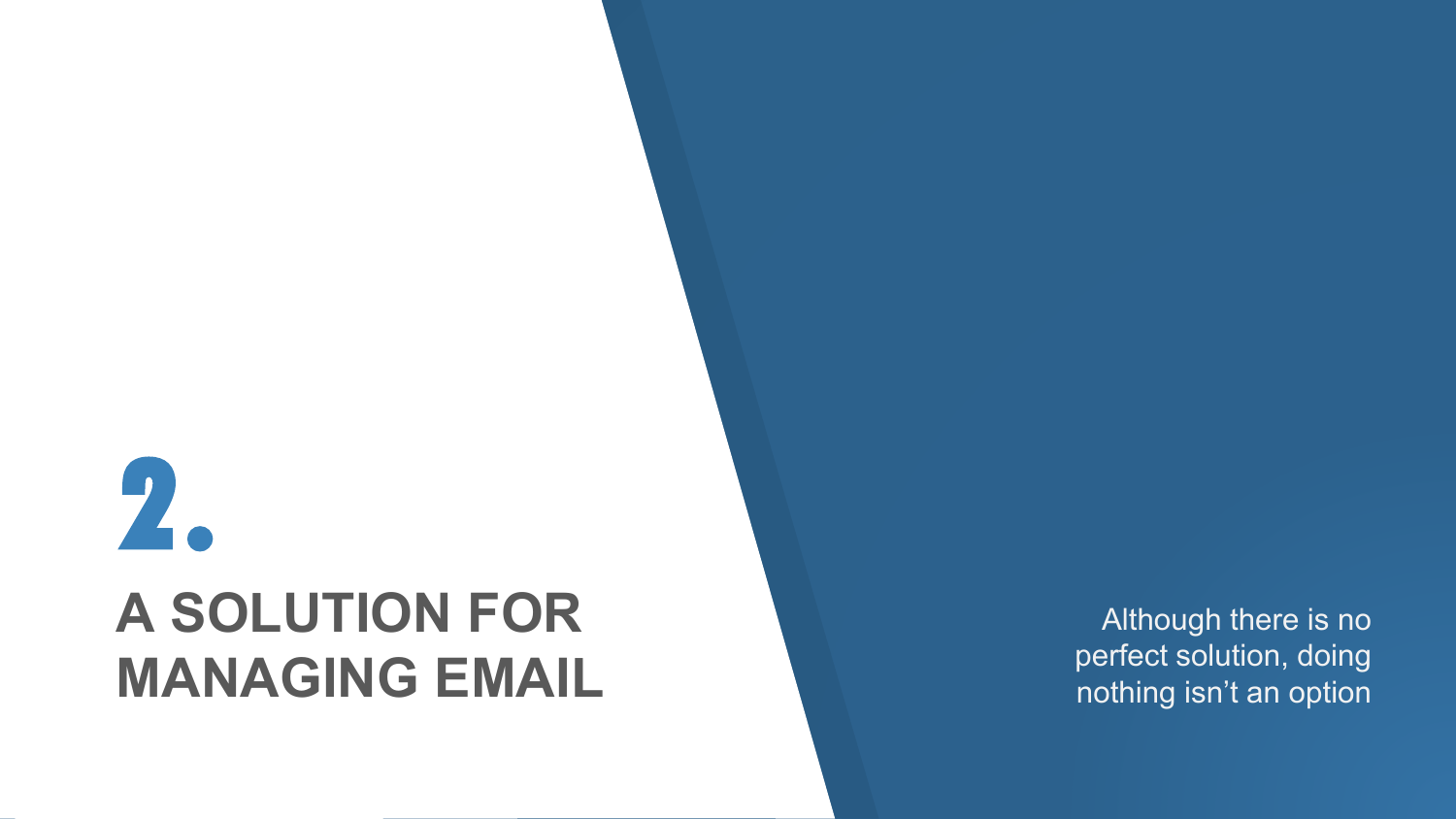

## **WRIGHT COUNTY'S APPROACH TO ENTERPRISE EMAIL MANAGEMENT**

Instead of allowing email to be managed by personal preference or data backups alone, we chose to keep all email for a minimum of **three years**. This matches the **Correspondence** record retention schedule.

We started by setting a retention policy of **one year** for inboxes. This policy was intended to create a sense of urgency that **encourages** end users to move county records that don't fit the definition of "correspondence" out of Outlook and into an approved records repository.

The end result is that an email was deleted from Outlook after a year, but was still kept for 3 years in the archive to maintain **legal compliance**.

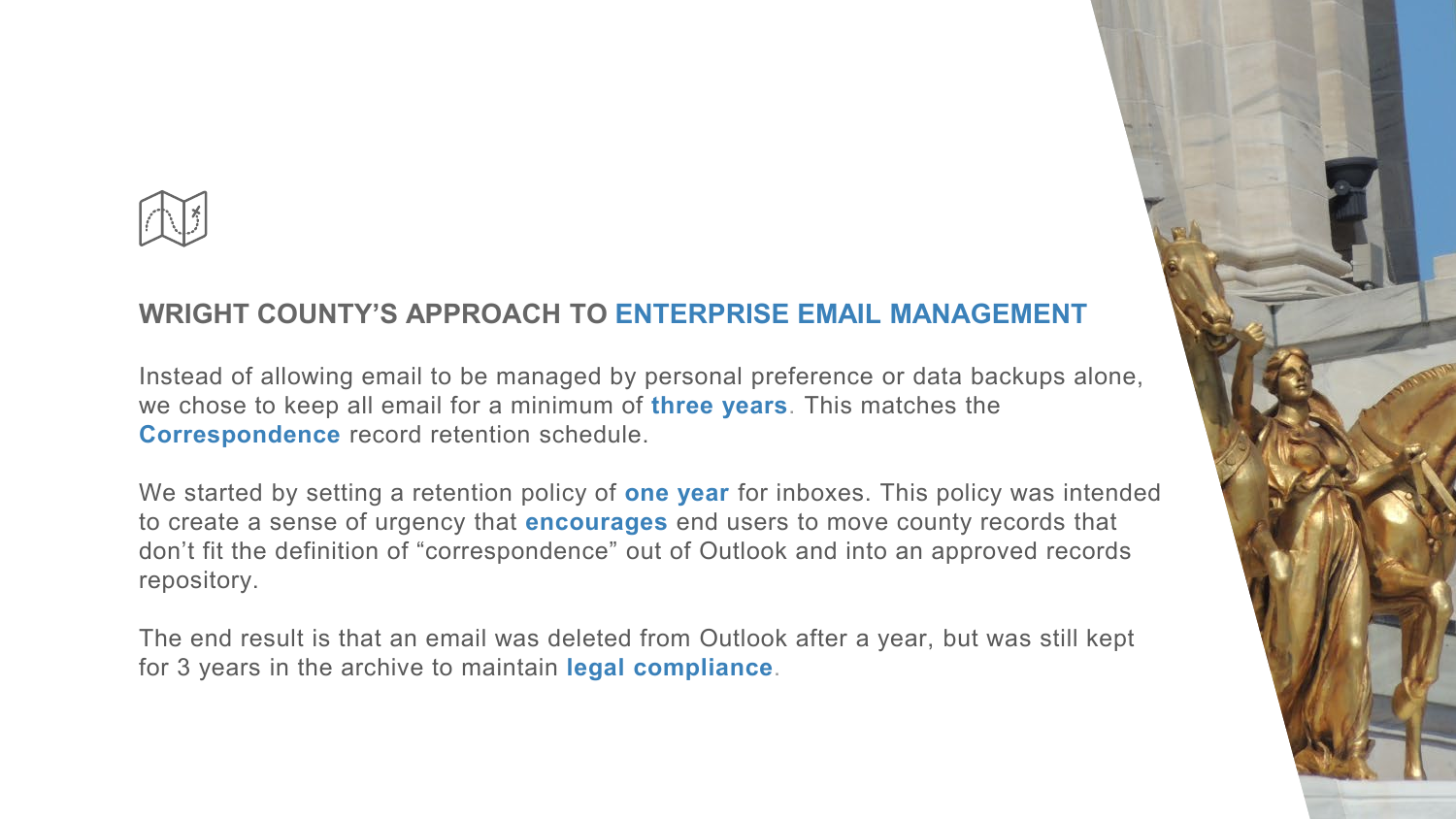

## **WHAT SHOULD AN APPROVED RECORDS REPOSITORY LOOK LIKE?**

#### **Records are saved by topic**

Project-related emails should be saved with project files, budget-related emails should be saved with budget files, etc.

**Avoid** saving emails to personal folders- it provides no context and they'll never be cleaned up.

#### **Permissions are based on record classification**

Public records can be viewed by anybody. Non-public records should be shared only with those needing access.

File/folder permissions should be logical, not **emotional**.

#### **Retention is managed automatically**

Whenever possible, **automated** retention policies should be used to ensure old records are purged on time.

Shared drives do not have this capability- consider using SharePoint or OnBase.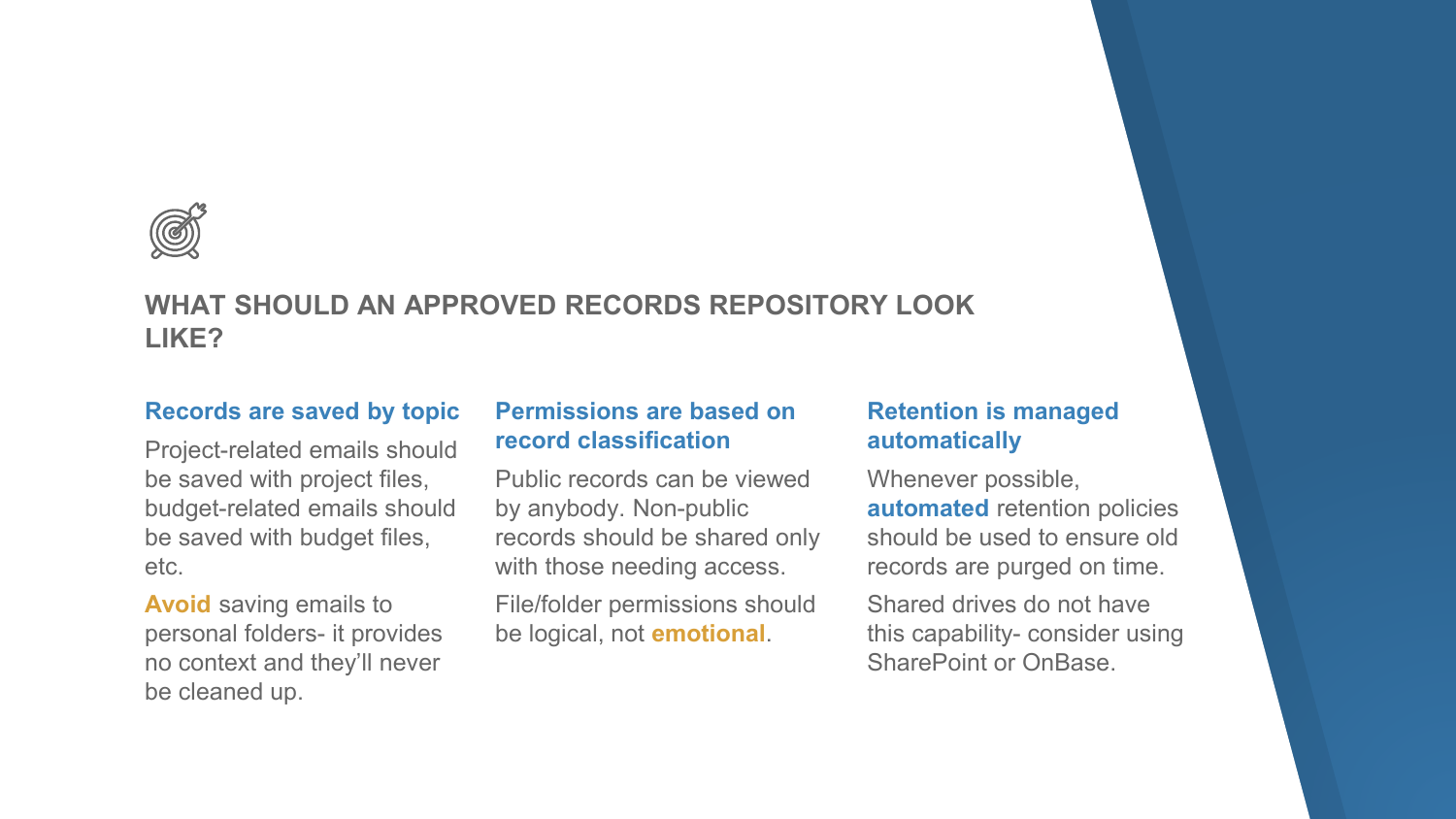

### **HOW WE ACCOMPLISHED IT:**

#### **Research**

Before deciding on a retention policy, we researched best practices at other agencies for email retention.

#### **Training**

A training page was created on SharePoint focused on identifying records and how to use and manage email effectively.

#### **Buy-in**

Before announcing the email retention policy, we introduced it to all department heads to gage their response.

#### **Communication**

We announced the new retention policy to all employees several times using different channels.

#### **Phased Roll-out**

The retention policy was rolled out in phases over 9 months to allow users time to evaluate and move their emails.

#### **Constant Contact**

We responded to all users who asked for help in creating repositories for email or assistance in recovering emails from the archive.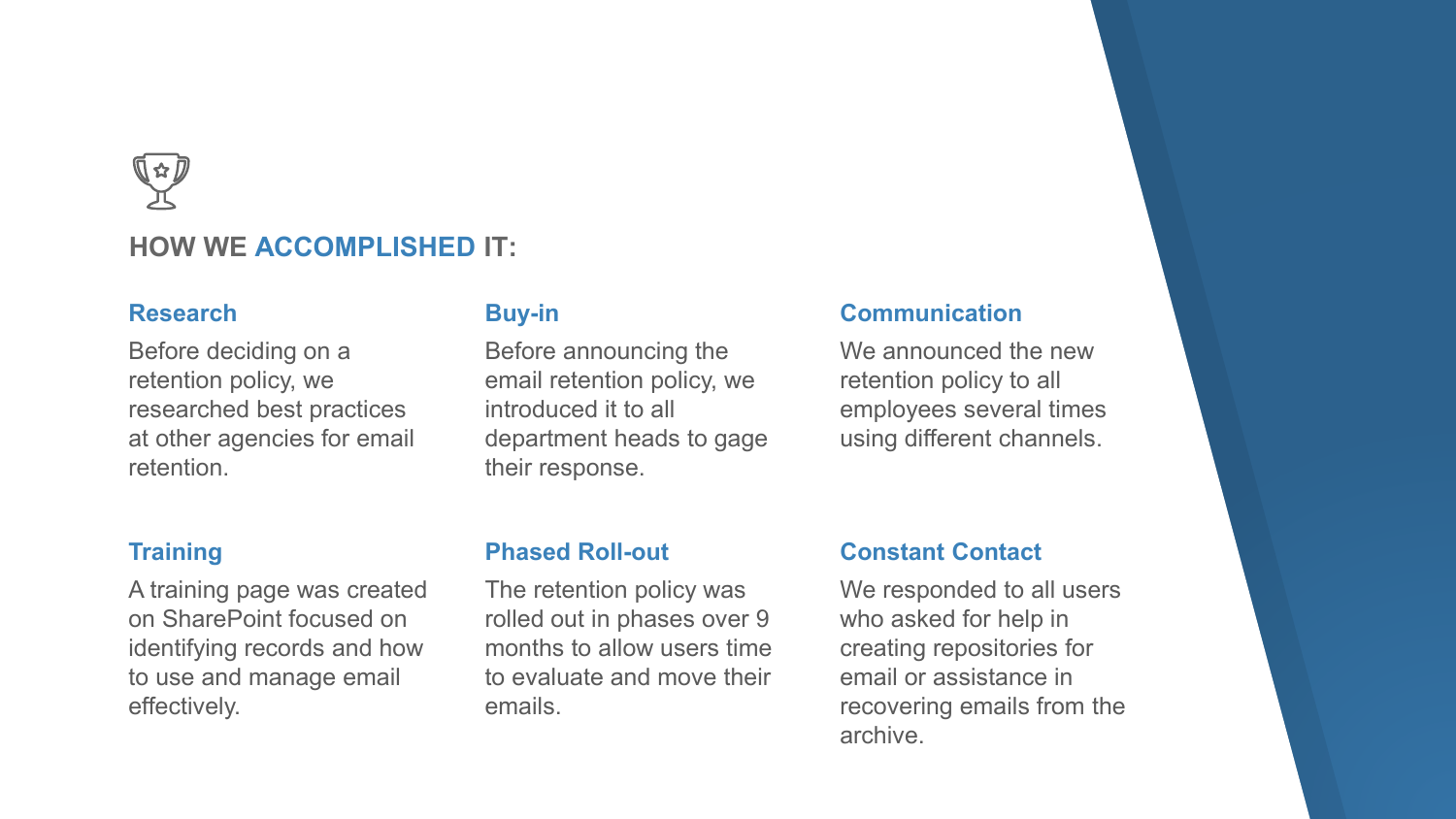

## **CHALLENGES WE ENCOUNTERED:**

#### **Longer retention for managers**

Setting a longer email retention policy for managers would be difficult to manage and only encourage bad habits.

#### **Important non-record emails**

Users are encouraged to save important, non-record emails to SharePoint so they could be used by all.

#### **Elected officials**

Because elected officials' emails are permanent, their inboxes are excluded from the policy. Retention and transfer to the State Archives is handled manually.

#### **Personal archives**

To ensure that emails containing records were not stored locally in .PST files, we disabled them in **Outlook** 

#### **Access to archives**

Deleted emails are still available in the archive. End users can access the archive via the Outlook Web App (OWA).

#### **Important personal emails**

All employees have a 1GB personal network drive to keep important personal work-related emails and files.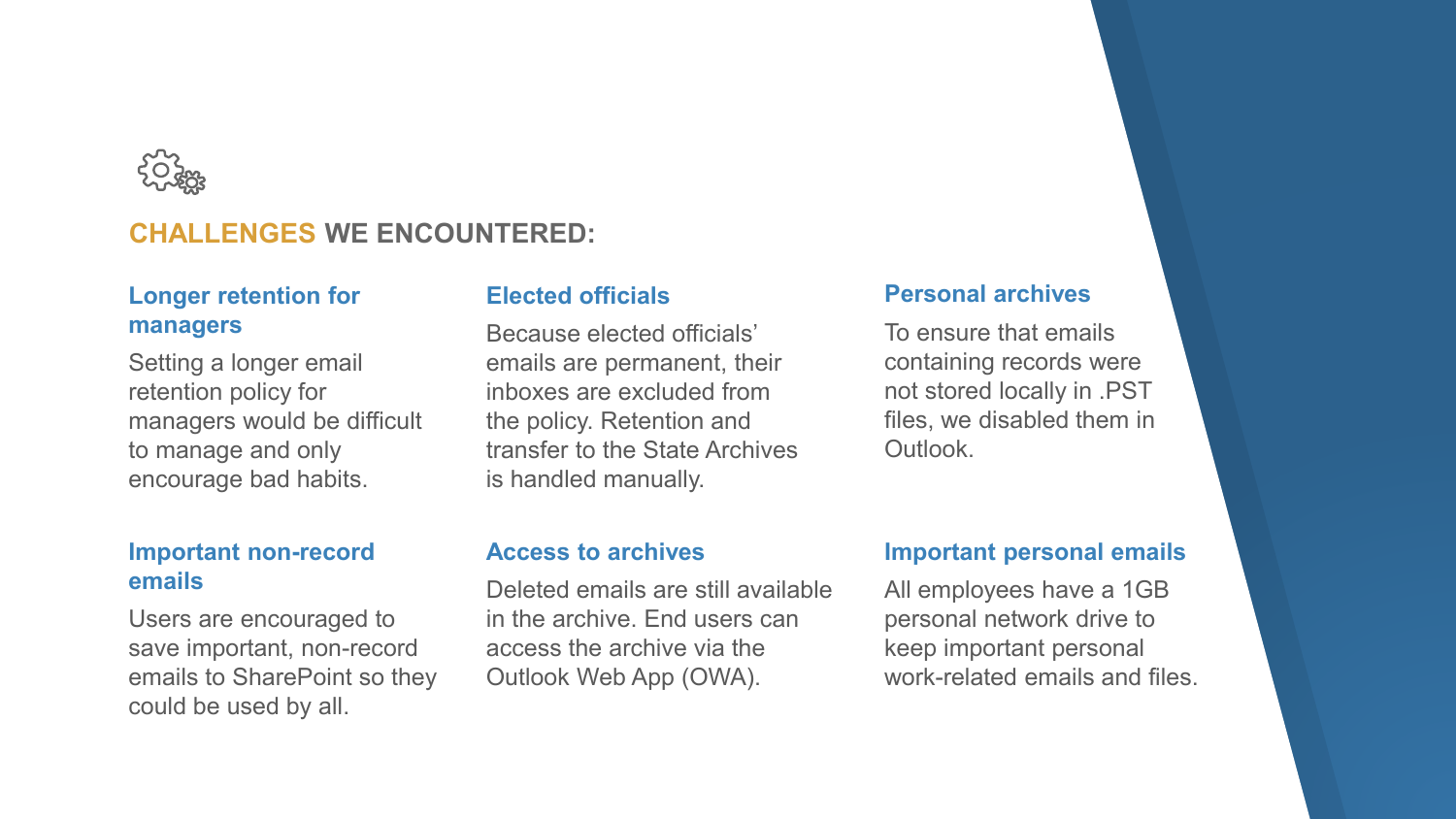

## **WHAT WE LEARNED**

#### **We All Lived!**

Although we expected significant backlash from our users, we were surprised to hear that the response was far more positive than negative.

#### **There Are Other Options**

Using instant messaging, discussion boards, blogs, and announcements in SharePoint is more appropriate than email in some cases.

#### **We're More Prepared**

By reducing our archive volume, we were more prepared for our migration to Office 365 and we're able to handle data requests in a more timely manner.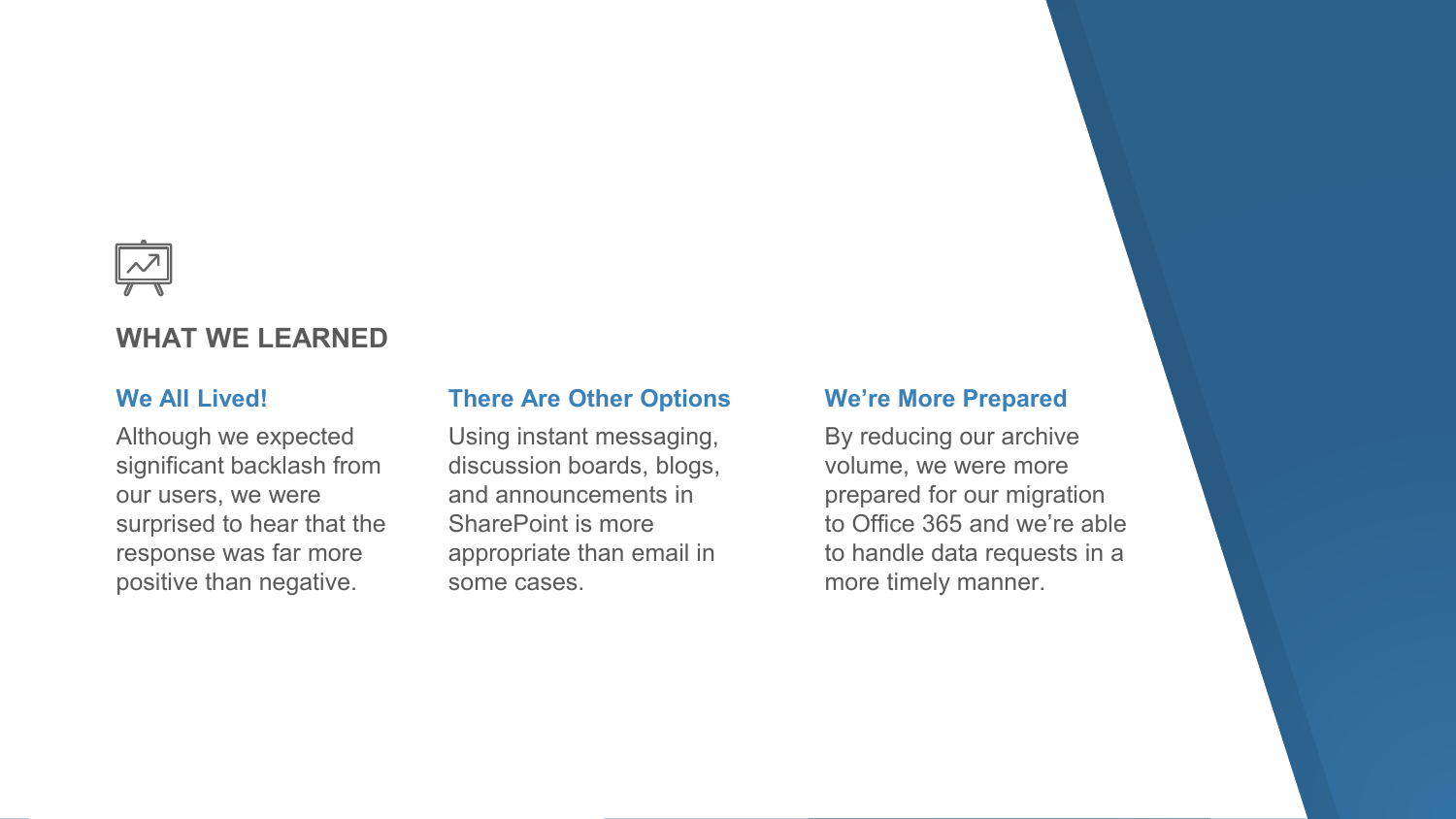## **ANY QUESTIONS?**

**Feel free to contact me at scott.larson@co.wright.mn.us**